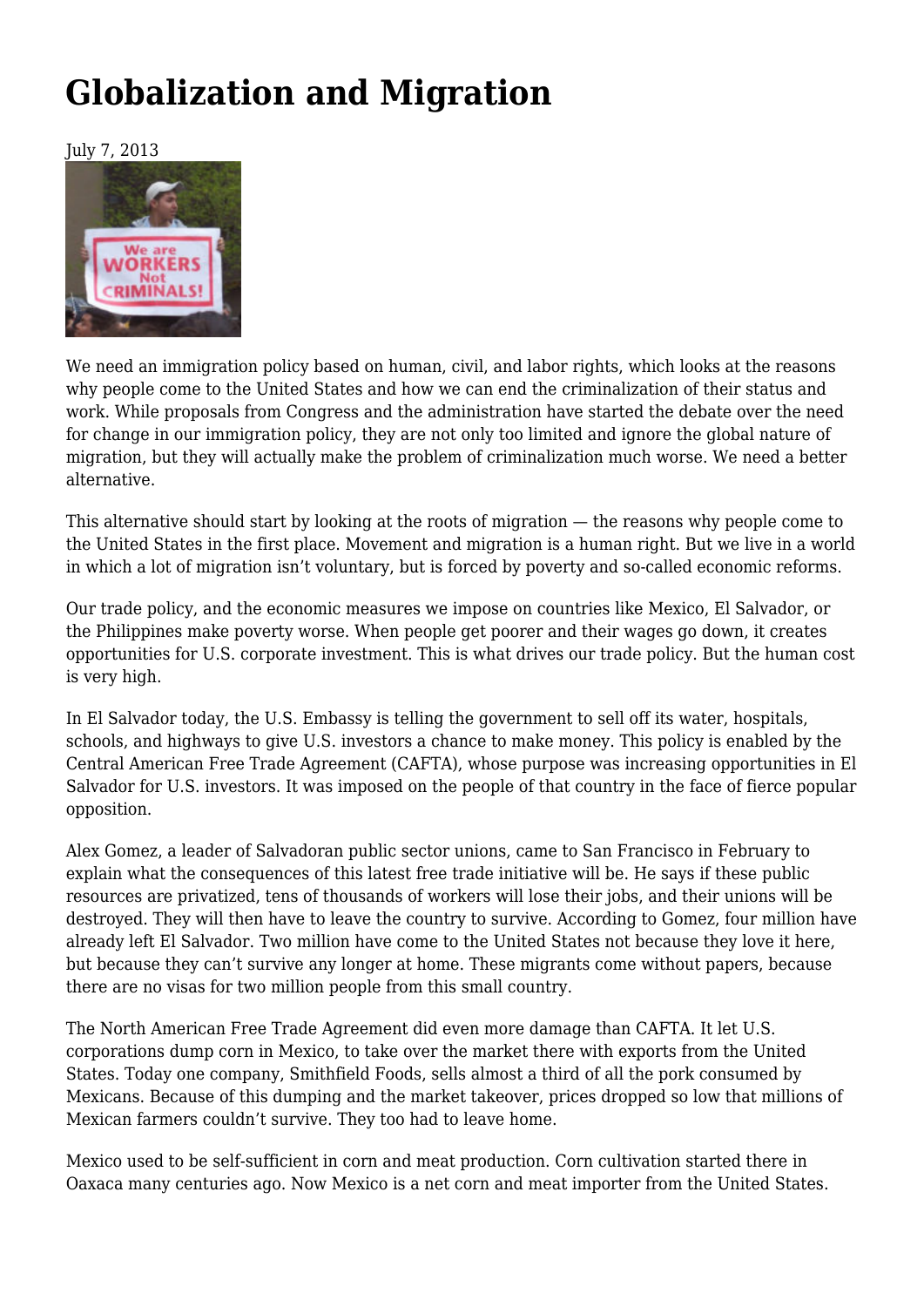During the years NAFTA has been in effect, the number of people in the United States born in Mexico went from 4.5 million to 12.67 million. Today about 11 percent of all Mexicans live in this country. About 5.7 million of those who came were able to get some kind of visa, but another 7 million couldn't. There just aren't that many visas. But they came anyway because they had very little choice, if they wanted to survive or their families to prosper.

Our immigration laws turn these people into criminals. They say that if migrants without papers work here it's a crime. But how can people survive here if they don't work? We need a different kind of immigration policy – that stops putting such pressure on people to leave, and that doesn't treat them as criminals if they do.

## **What Would It Look Like?**

First, we should tell the truth, as the labor-supported TRADE Act would have us do, which was introduced into Congress by Mike Michaud from Maine. We should hold hearings as the bill says, about the effects of NAFTA and CAFTA, and collect evidence about the way those agreements have displaced people in the United States and other countries as well.

Then we need to renegotiate those existing agreements to eliminate the causes of displacement. If we provide compensation to communities that have suffered the effects of free trade and corporate economic reforms, intended to benefit U.S. investors, it would be more than simple justice. It might give people more resources and more of a future at home.

It makes no sense to negotiate new trade agreements that displace even more people or lower living standards. The Obama administration has negotiated three so far with Peru, Panama and South Korea. It is now negotiating a new one — the Trans Pacific Partnership. These are all pro-corporate, people-displacing agreements. We should prohibit these and any new ones like them. Instead, we need to make sure all future trade treaties require adequate farm prices and income in farming communities, promote unions and high wages, and don't require the privatization of public services.

Increasingly these international agreements, like Mode 4 of the World Trade Organization, treat displaced migrants as a cheap and vulnerable labor force. Our trade negotiators call for regulating their flow with guest worker programs. This is exactly the wrong direction. We should ban the inclusion of guest workers in any future trade agreement or treaty instead.

When diplomacy doesn't work, U.S. military intervention and aid programs are to support trade agreements, structural adjustment policies or market economic reforms. This has been the U.S. policy in Honduras and Haiti, for instance. This also must stop. If the U.S. Embassy is putting pressure on countries like El Salvador to adopt measures that benefit corporate investors at the expense of workers and farmers, the Ambassador should be recalled and the interference halted..

Finally, we should ratify the UN Convention on the Rights of Migrant Workers and Their Families. This international agreement would give us an alternative framework for recognizing the rights of displaced migrants, and the responsibility of both sending and receiving countries for their protection. The failure of successive U.S. administrations to even present this agreement to Congress for ratification highlights the unpleasant truth about the real effect of our immigration policy. When millions of migrants arrive here, they are criminalized because they lack immigration status, especially when they go to work.

Labor and civil rights advocates often fondly remember the 1986 Immigration Reform and Control Act because it included an amnesty, signed by President Ronald Reagan, which gave legal status relatively quickly to almost four million people. But the law also contained employer sanctions for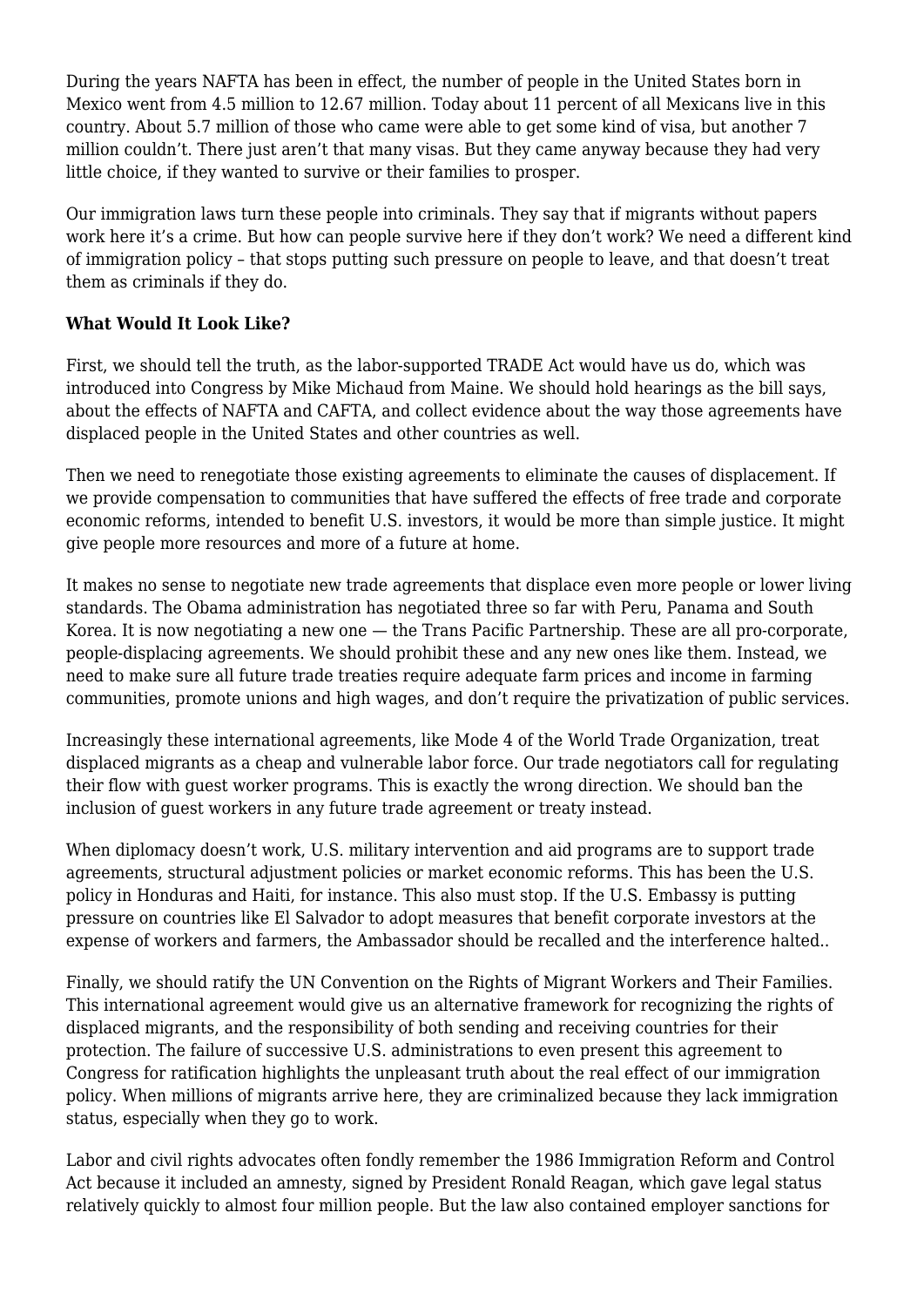the first time, which we often forget. That provision says that employers will be fined and punished if they hire undocumented workers. This provision was promoted by those who said that if work became illegal, then undocumented migration would end. This clearly failed, since the number increased many-fold in the years that followed. Compared to the pressure to leave home, criminalizing work was not a deterrent to those who sought employment here so that their families at home could survive. This provision sounded like a law against employers, but it was not. It became an anti-worker law. No boss ever went to jail for violating it. The fines were not great. When the government agents seek to enforce it, employers who cooperate with them are forgiven. But over the last four years alone, tens of thousands of workers have been fired for not having papers. The true objects of punishment under this law have always been workers, not employers.

Now Congress is talking about a new reform, and we have to use this opportunity to push to repeal this law. Some think that since a new legalization will hopefully give many undocumented workers legal status, sanction won't really affect anyone anymore. But even the most positive predictions about a new legalization still assume that millions of people will not qualify because of stringent qualifications, high fees, and decades-long waiting periods. Those people will still be subject to the sanctions law. And the day after a new reform passes millions more people will come to the United States because of the same pressures that caused past waves of migration. This is especially true if a new immigration reform ignores the need to renegotiate trade agreements and eliminate the huge displacement of people.

These future migrants are not strangers. They are the husbands and wives, parents, and cousins of people already here — people who are already part of our communities. They come from the same towns, and are linked to neighborhoods here in the United States by the ties that have been created by migration, work and family. They will work in our workplaces, participate in our organizing drives, and belong to our unions. We need to keep the sanctions law from being applied to them, making it a crime for them to work. Unfortunately, however, Congress members aren't talking about getting rid of sanctions. In fact, they and the administration want to make the current application even worse.

So let's do a reality check. Let's tell the truth about how this law has been used.

One method for enforcing sanctions happens when an employer uses it to screen people it is going to hire, using an error-filled government database called E-Verify. Congress and the administration are calling to make it mandatory for all employers to use this database, and refuse to hire anyone who it flags as undocumented. For people who are currently working now and have no papers, what it means is that if they lose their jobs, it will be harder to find others. That will make people fear taking any action that offends their boss, like joining a union or complaining about illegal conditions. That's good for the boss, but bad for the workers.

Employers today not only use this database to screen new hires — they also use it to re-verify the immigration status of people who are already working. This is a violation of the law. Once it accepts the form filled out by a job seeker (called the I-9), along with their ID, the employer can't reverify it all over again at some point in the future. But they do. Sometimes it's convenient to get rid of workers who have accumulated benefits and raises over years of service, and replace them with new hires at lower wages.

Re-verification just happened, for instance, to three workers who belong to the International Longshore and Warehouse Union at Waste Management, Inc. in San Leandro, California. The union has gone to the Oakland City Council to protest these illegal firings, because WMI operates under a city garbage contract.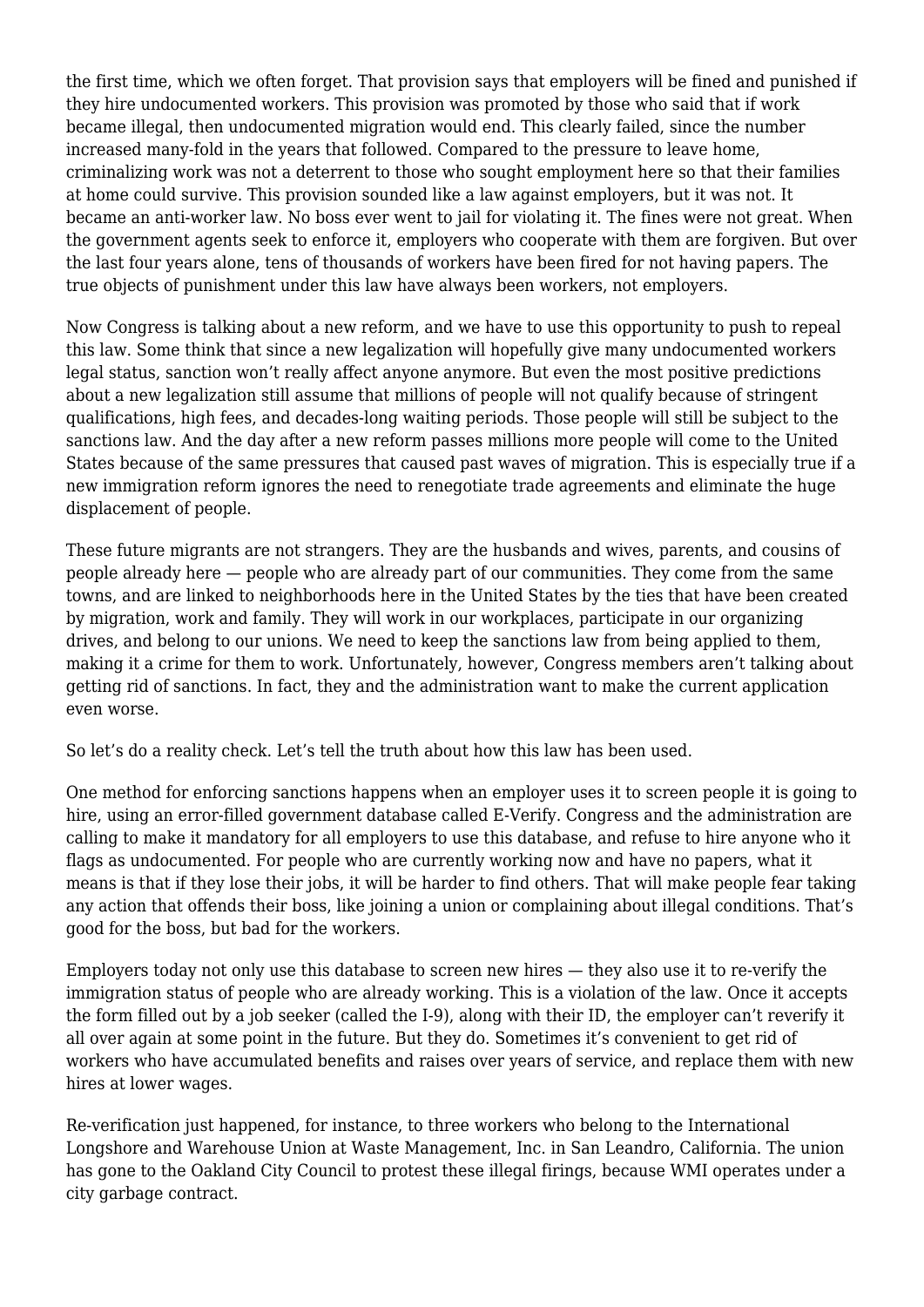Employers sometimes announce they intend to begin using the E-Verify database when their workers start to organize. That's what managers announced at the Mi Pueblo supermarkets in northern California. There E-Verify checks are being used to terrorize workers to keep them from supporting a union, Local 5 of the United Food and Commercial Workers.

Another method for enforcing sanctions against workers is even more widespread. Immigration agents, working for U.S. Immigration and Customs Enforcement (ICE), go into the personnel records of an employer. They then compare the information given by workers on the I-9 form to the E-Verify database, looking for workers who don't have legal immigration status. ICE then makes a list of those workers and sends it to the company, telling the employer to fire them. This is what happened at Pacific Steel Castings in Berkeley, California, last year. Two hundred and fourteen workers were fired as a result. Some had worked in the foundry for over 20 years. Many lost their homes, and their children's dreams of going to college were destroyed.

Over the last four years, hundreds of thousands of workers have lost their jobs in these enforcement actions, called I-9 audits. Almost five hundred janitors in San Francisco, and over a thousand in Minneapolis. Thousands of workers doing some of the hardest work imaginable in meatpacking plants around the country. Farm workers. Construction workers. But the employers were all given reduced fines, and many immunity from punishment entirely, if they cooperated in firing their own workers.

If unions and communities mount a fight that exposes the terrible human cost of these firings, it is possible to stop them. The young Dreamers showed that this is possible. These courageous young people convinced the administration to stop deporting students brought to the United States without papers as children. They forced the administration to change the way it enforces immigration law. It can be done for workers too, if there's a fight.

But we must also change the sanctions law. Otherwise, our experience over the 25 years since it passed shows that immigration authorities will simply find another method for making working a crime for people who don't have papers.

The other unpleasant truth about sanctions is that they are linked to the growth of guest worker programs. One of the main purposes of making it a crime to work without papers is to force people to come to the United States with visas that tie them to their employers and recruiters. These workers are often more vulnerable than the undocumented, since they get deported if they lose their jobs or get fired. Guest worker programs have been called Close to Slavery by the Southern Poverty Law Center and others who have documented their extreme exploitation. The sanctions law functions as a way to pressure people into choosing that path to come here to work.

When employer sanctions are used to make workers vulnerable to pressure, to break unions or to force people into guest worker programs, their real effect is to force people into low wage jobs with no rights. This is a subsidy for employers, and brings down wages for everyone. The sanctions law makes it harder for all workers to organize to improve conditions. This doesn't just affect the workers who have no papers themselves. When it becomes harder for one group to organize, other workers have a harder time organizing too.

Some Washington lobbyists accept as a fact of life that the sanctions law will continue, or even worse, that E-Verify will become a mandatory national program for all employers. But for unions and workers who have had to deal with its effects, it would be much better to immediately repeal it, and dismantle the E-Verify database.

The use of the sanctions law against workers and unions is what led the California Labor Federation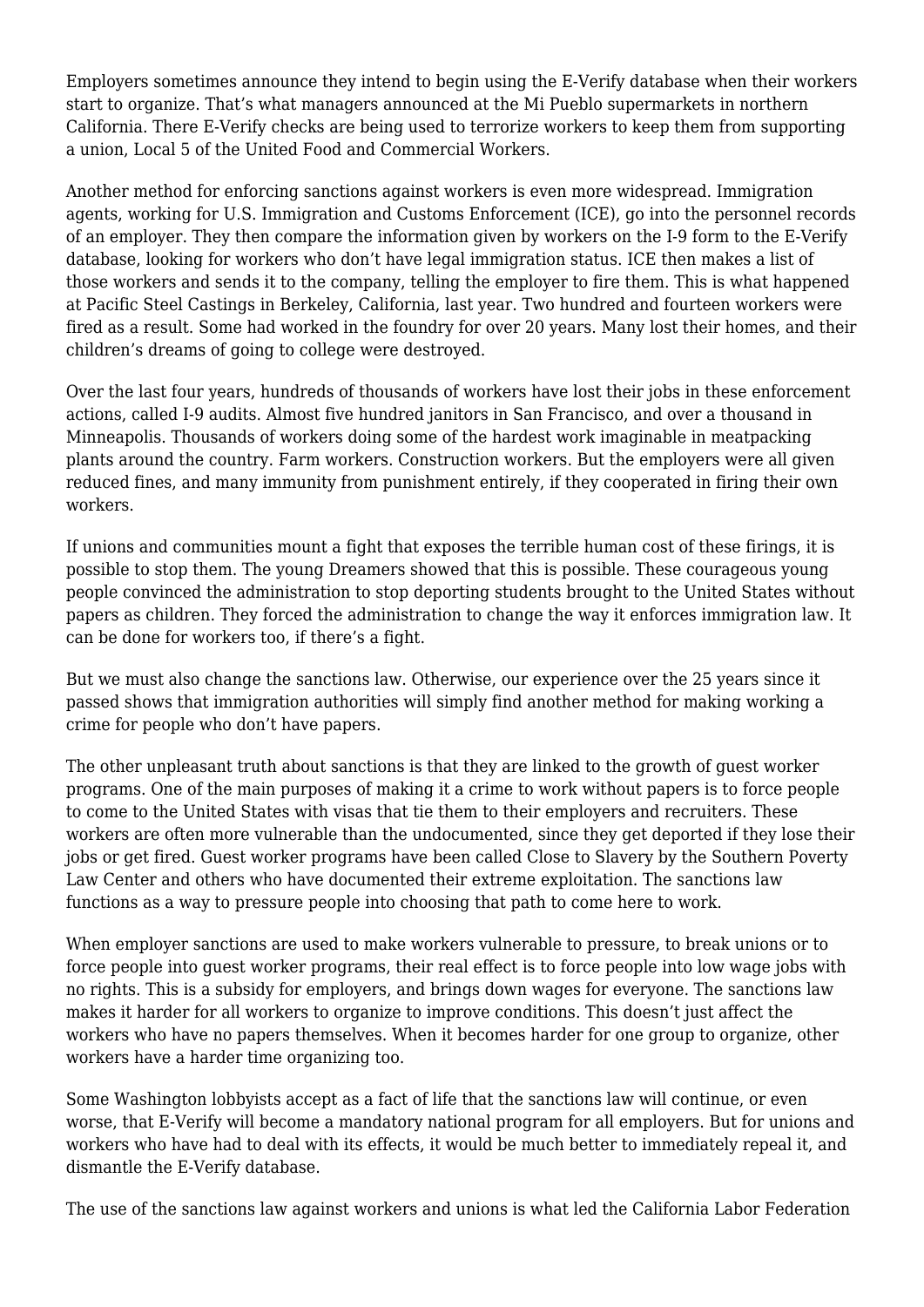to call for its repeal as early as 1994, a position it continued to adopt in successive conventions. Other unions joined it including the garment unions and service employees. Finally labor councils in California and then around the country passed resolutions making the same call, and sent them to the historic AFL-CIO convention in Los Angeles in 1999. This led to an historic debate and the adoption of a new, pro-immigrant policy. Delegates at that convention believed that enforcing immigration law in the workplace has to end, because its real effect is to make workers vulnerable to employers, and to make it harder for all workers to organize to improve conditions.

In addition to repealing the national sanctions law, we should also prohibit states from enacting copycat measures. These laws have passed not just in Arizona or Alabama or Mississippi. California passed a state employer sanctions law before the federal law took effect in 1986.

What would really help workers to raise wages and improve conditions is much stricter enforcement of worker protection and anti-discrimination laws, for everyone. Funding used for immigration enforcement on the job should be given instead to the Department of Labor, the Occupational Safety and Health Administration, the National Labor Relations Board, and other labor law enforcement agencies. It will be a good day for all workers when ICE agents become wage and hour inspectors.

Threats by employers who use immigration status to keep workers from organizing unions or protesting illegal conditions should be a crime. That makes it necessary to overturn two Supreme Court decisions, Hoffman and Sure-Tan. In these cases the court said that if workers are fired for union activity and have no papers, the boss doesn't have to rehire them or pay them lost wages, because the sanctions law makes it illegal to employ them to begin with. But when there's no punishment for violating labor rights, workers have no rights. This also hurts other workers in the same workplace who want to organize a union, since it makes the undocumented so vulnerable. Instead, we should increase workplace rights by prohibiting immigration enforcement during labor disputes or against workers who complain about illegal conditions.

To ensure that in the workplace all have the same rights we also have to eliminate the way undocumented people get ripped off by funds like Social Security and unemployment. All workers contribute to the Social Security fund, but because undocumented people are working under bad numbers, they pay in but can never collect the benefits. This will come back to haunt us when those workers need disability payments or get too old to work — something that happens to us all. This is the reason we set up the Social Security system to begin with — because we don't want old people eating dog food, regardless of where they were born.

Instead today the Social Security number has become much more a means to check immigration status, harming workers instead of providing them the benefits that were its original and true purpose. There is a simple solution to this problem as well. Social Security numbers should be made available for everyone, regardless of immigration status. Everyone should pay into the system and everyone should have a right to the benefits those payments create. By the same token all workers should be able to receive unemployment benefits regardless of status, since they and their employers pay into the funds.

In the end, we need an immigration policy that brings people together, instead of pitting workers against each other, as our current system does. During a time of economic crisis especially we need to reduce job competition, rather than stoking fears. In 2005 Congresswoman Sheila Jackson Lee of Houston made an innovative proposal that would have set up job creation and training programs for unemployed workers at the same time that it would have given legal status to workers without papers. This proposal put unemployed workers and immigrants on the same side, giving them both something to fight for whether they were out of work, or working without immigration status.